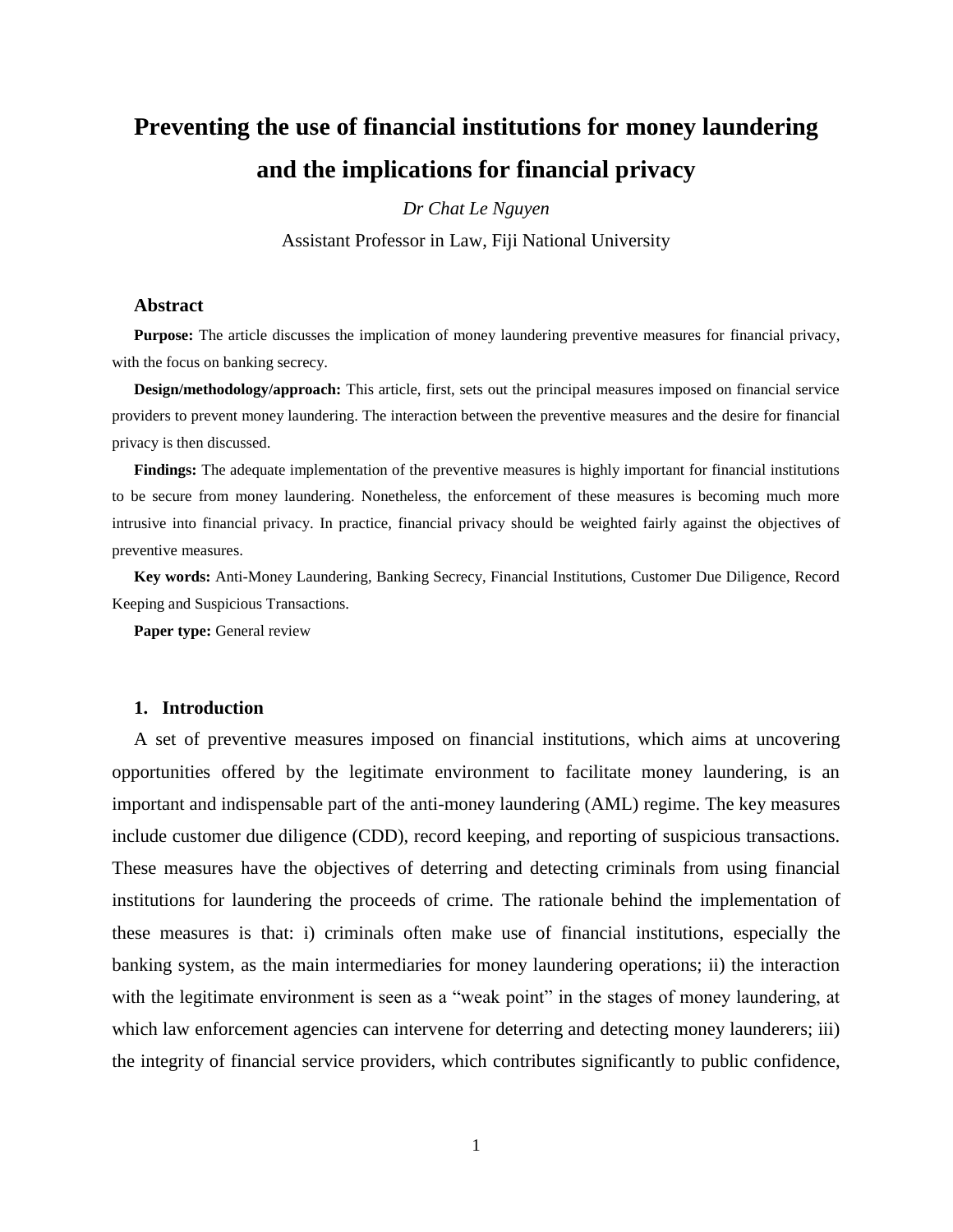must be protected from money laundering involvement; and iv) nobody in the legitimate environment should profit from criminals.

CDD, record keeping and the reporting of suspicious transactions are provided for in both "hard laws" (e.g., article 7 of the United Nations Convention against Transnational Organised Crime [\(UN, 2000b\)](#page-15-0) and article 14 of the United Convention against Corruption [\(UN, 2003\)](#page-15-1)) and "soft laws" (the Financial Action Task Force (FATF) Recommendations and initiatives of other international organizations). It should be noted that the provisions of the "hard laws" are drafted in a general manner since they build on on-going international initiatives to combating money laundering [\(UNODC, 2004, p. 50\)](#page-15-2), and "States Parties are called upon to use as a guideline the relevant initiatives of regional, interregional and multilateral organizations against money laundering" [\(UN, 2000b\)](#page-15-0). The relevant initiatives of regional, interregional and multilateral organizations refer in particular to the FATF Recommendations and initiatives of other international organizations [\(UN, 2000a\)](#page-15-3). In fact, the FATF, in its Recommendations and their revisions, has detailed and developed extensively the preventive measures. Because of that, this article focuses on examining the preventive measures provided for in the FATF Recommendations.

## **2. Concepts of customer due diligence and know your customer**

It appears that the use of terms "Customer Due Diligence" and "Know Your Customer" (KYC) is sometimes confusing. It is necessary to clarify the meaning of these terms through examining the history and the development of these concepts.

The term "due diligence" has its origins in Anglo-American law, particularly in the statutory regulations controlling the capital market in the United States (US) [\(Picot, 2002, p. 154\)](#page-15-4). Originally the due diligence concept appeared in security laws designed to protect investors. It then has evolved into the systematic and professional investigation of business opportunities and risks during on-going sale negotiations [\(Picot, 2002, pp. 154-55\)](#page-15-4). It may entail financial, marketing, human resources, legal and tax, environmental and organizational due diligence [\(Picot, 2002, pp. 155-78\)](#page-15-4). In other words, the object of the due diligence process is to obtain information on and engage in evaluation of the background of a target company including its structure, the capabilities of its employees, its market opportunities and risks [\(Picot, 2002, p.](#page-15-4)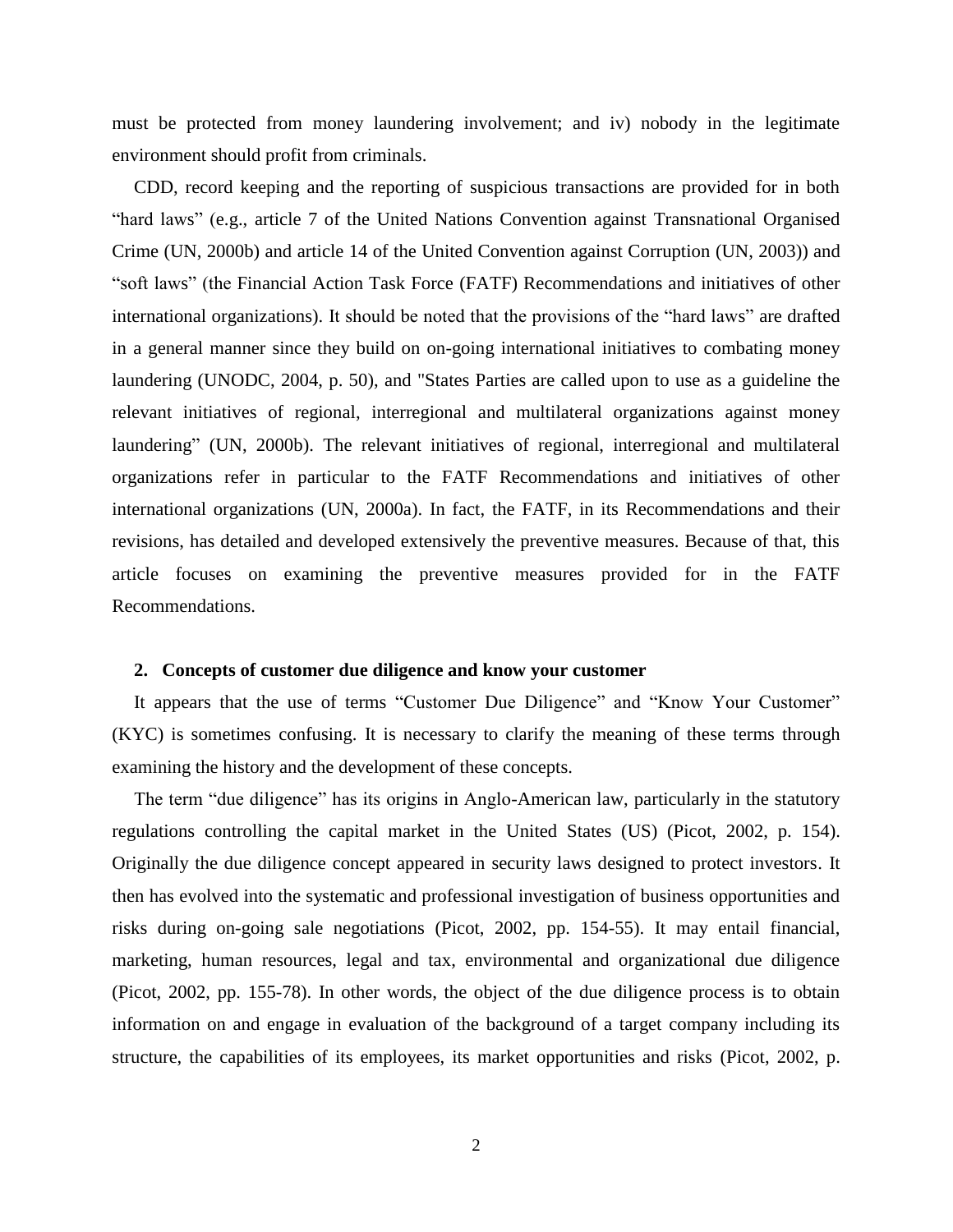[178\)](#page-15-4). With regard to CDD, it normally refers to the investigation procedure of a new customer's background conducted by the financial institution prior to doing business with the new customer.

The term "Know Your Customer" and the "KYC guidelines" originated in a legislative report on the US Bank Secrecy Act, but they were not defined in that report and no examples were given to illustrate what KYC means [\(Mulligan, 1998, p. 2358\)](#page-14-0). Since 1970, the US government has deployed US banks as the principal agencies to track down the proceeds of crime by imposing an obligation to know their customers and to report suspicious transactions [\(Grant,](#page-14-1)  [1995, p. 227\)](#page-14-1). As a result of this, KYC principles and KYC guidelines have evolved and become ingrained in the US AML regime as tools for banks to: i) prevent criminals from presenting as their legitimate customers; and ii) reveal the illicit nature of a customer's business [\(Mulligan,](#page-14-0)  [1998, p. 2358\)](#page-14-0).

The FATF and other international institutions (e.g., the Basel Committee on Banking Supervision) have worked intensively on the KYC issue which "is most closely associated with the fight against money laundering" [\(Basel Committee on Banking Supervision, 2001, p. 2\)](#page-14-2). In 1988, the Basel Committee on Banking Supervision issued the Statement on Prevention of Criminal Use of the Banking System for the Purpose of Money Laundering including the principle of "Customer Identification". It called for reasonable effort by the international banking community to determine the true identity of all customers requesting their services [\(Basel](#page-14-3)  [Committee on Banking Supervision, 1988, p. 3\)](#page-14-3). In 1990, the first version of the 40 FATF Recommendations provided an initiative to combat the misuse of the financial system for laundering the proceeds of drug-related crimes [\(FATF, 1990\)](#page-14-4). This version and the later revised ones (in 1996, 2003 and 2012) recommend various measures to prevent financial institutions, certain other businesses and professions from involving money laundering. The FATF uses the term "Customer Due Diligence" or "Identification of Customer" instead of "Know Your Customer" to refer to the preventive measures. In 2001, after identifying the deficiencies in a large number of countries' KYC principles for banks [\(Basel Committee on Banking Supervision,](#page-14-2)  [2001, p. 1\)](#page-14-2), the Basel Committee on Banking Supervision revised the KYC principles to make them more applicable to all countries. In the CDD for Banks, the scope of the Basel Committee's approach to KYC has been expanded with a view to serving not only AML but also the effective management of banking risks. KYC involves more extensive due diligence for higher risk accounts, and includes proactive account monitoring for suspicious activities [\(Basel Committee](#page-14-2)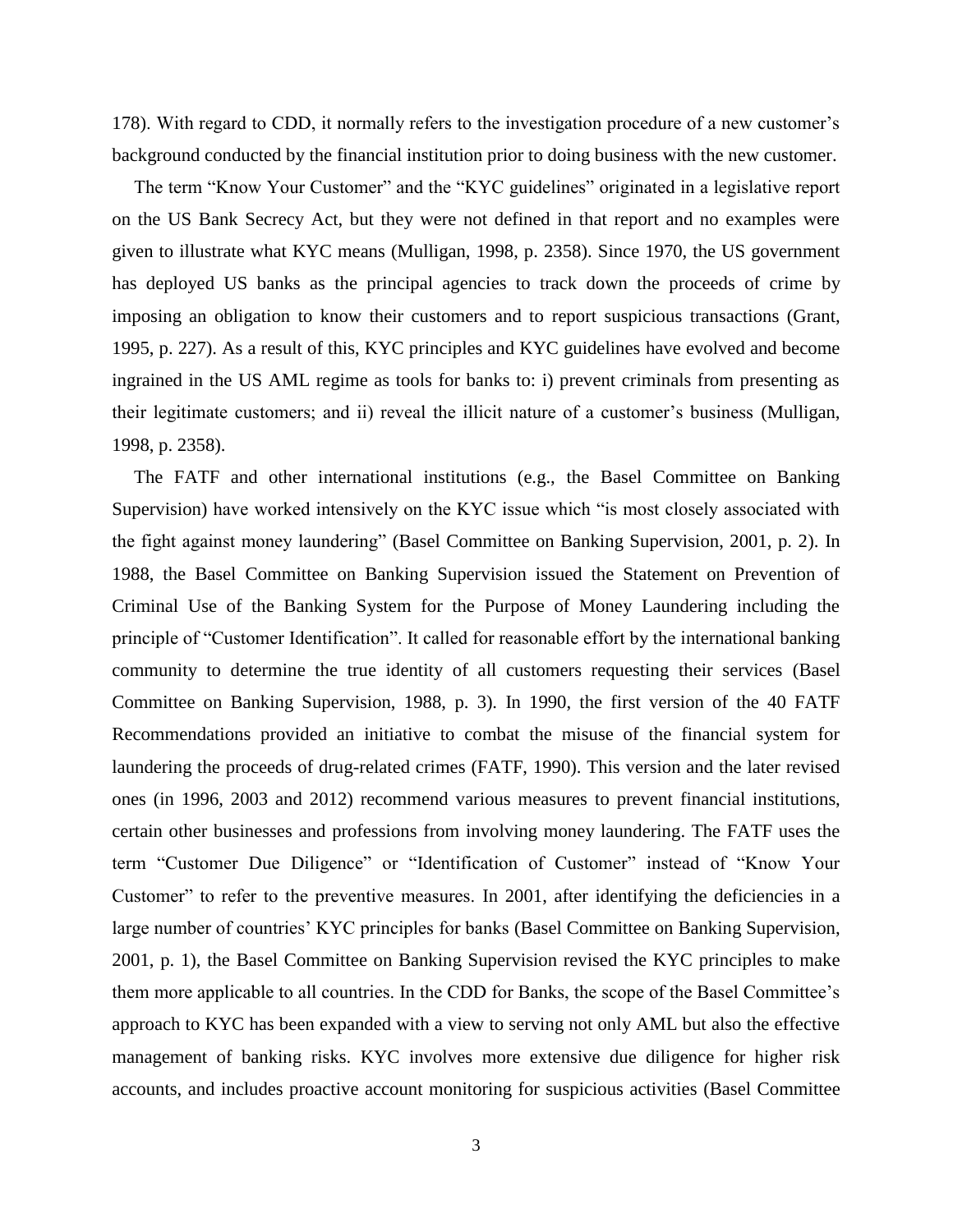[on Banking Supervision, 2001, p. 1\)](#page-14-2). In short, KYC and CDD have been introduced as evolving concepts designed to be adaptable and effective for use in both banks and other financial institutions. These terms do not have a fixed content, and they frequently appear to be used interchangeably. However, CDD is often used to refer to a standard that is broader than KYC [\(Koker, 2006, pp. 28-29\)](#page-14-5). KYC could be conceived of as the specific CDD standard imposing on banks and other financial institutions the duty to identify their customers.

#### **3. International standards of CDD and record keeping**

# *3.1 The FATF Recommendations*

The leading standards of CDD for the purposes of fighting money laundering and terrorist financing have been set out by the FATF. The FATF has amended its recommendations together with a glossary and interpretative notes that define and clarify comprehensively the CDD standards applied to financial institutions.

According to the 2012 FATF Recommendations (Recommendation (R)10(i), (ii), (iii), and (iv)) [\(FATF, 2012\)](#page-14-6), a financial institution should be required to undertake CDD measures when:

- 1) Establishing business relations;
- 2) Carrying out occasional transactions: (i) above the applicable designated threshold (US\$/EUR 15,000); or (ii) that are wire transfers in the circumstances covered by the Interpretative Note to Recommendation 16;
- 3) There is a suspicion of money laundering or terrorist financing; or
- 4) The financial institution has doubts about the veracity or adequacy of previously obtained customer identification data.

The CDD measures to be taken are as follows  $(R10(a), (b), (c),$  and  $(d))$  [\(FATF, 2012\)](#page-14-6):

a) Identifying the customer and verifying that customer's identity using reliable, independent source documents, data or information.

b) Identifying the beneficial owner, and taking reasonable measures to verify the identity of the beneficial owner such that the financial institution is satisfied that it knows who the beneficial owner is. For legal persons and arrangements this should include financial institutions understanding the ownership and control structure of the customer.

c) Understanding and, as appropriate, obtaining information on the purpose and intended nature of the business relationship.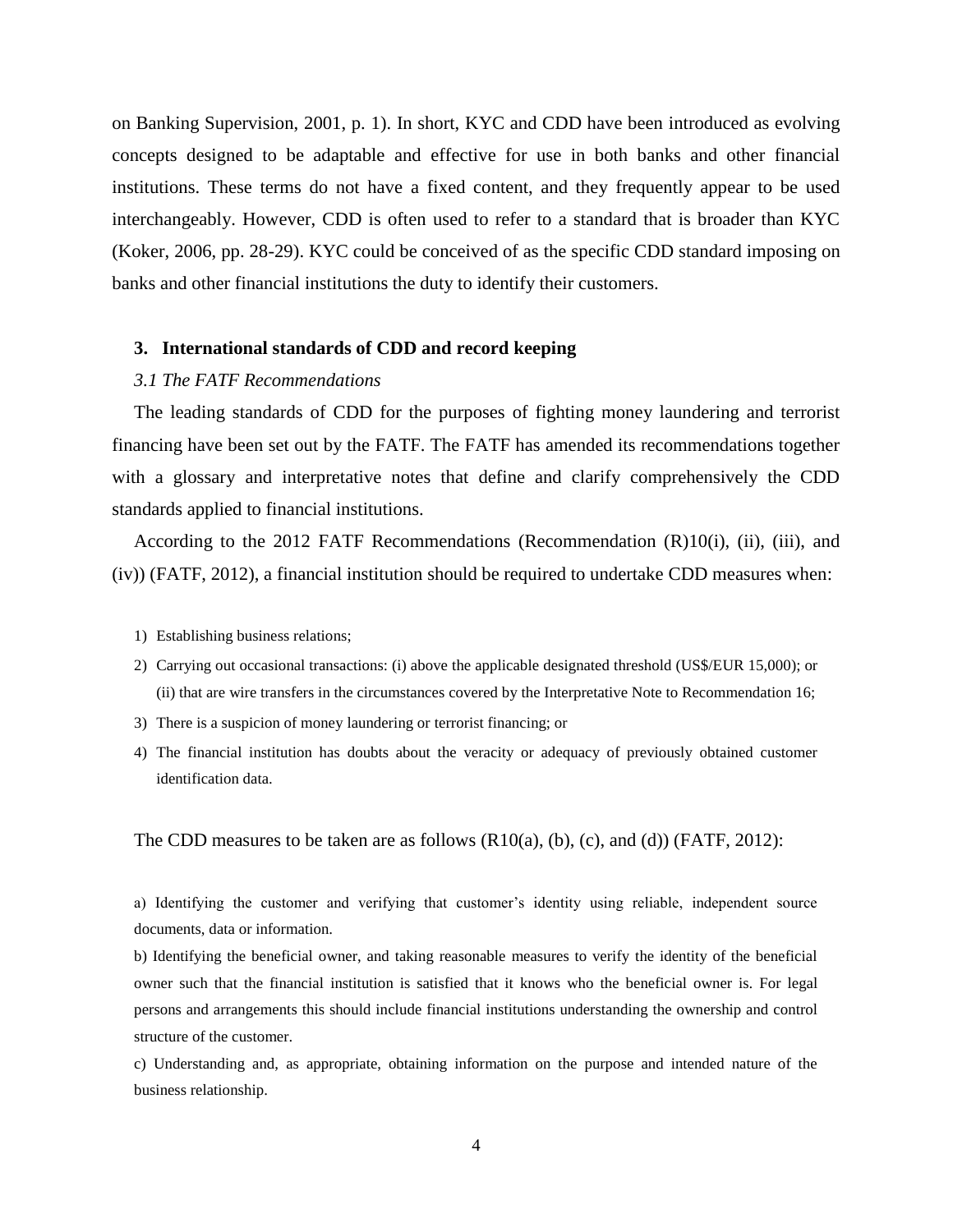d) Conducting ongoing due diligence on the business relationship and scrutiny of transactions undertaken throughout the course of that relationship to ensure that the transactions being conducted are consistent with the institution's knowledge of the customer, their business and risk profile, including, where necessary, the source of funds.

The 2012 FATF Recommendations and their interpretative notes especially emphasize the use of CDD in regard to legal persons and arrangements. They recommend that financial institutions should verify and identify any person purporting to act on behalf of the customer, the beneficial owners and the trustee (Interpretive Note to Recommendation (INR) 10, part (B), (C), and (D)) [\(FATF, 2012\)](#page-14-6). Further, financial institutions should perform enhanced due diligence on higher risk categories of customers, such as Politically Exposed Persons (PEPs). But they also provide that simplified or reduced CDD measures may be applied to lower risk customers, such as financial institutions or public companies under rigorous regulation, government administration or enterprises (INR 10, pars. 16-18, [\(FATF, 2012\)](#page-14-6)).

The obligation of record keeping requires that financial institutions keep customer identification and records of financial transactions. The database of this information which can be accessible by law enforcement authorities when required is extremely helpful for the investigation and prosecution of money laundering offences. In their investigations, law enforcement bodies normally need to follow the trails of the movement of criminal proceeds, which can be revealed through the records kept by the financial service providers involved. Thus, record keeping can serve a repressive approach effectively.

R11 of the 2012 FATF Recommendations states that:

Financial institutions should maintain, for at least five years, all necessary records on transactions, both domestic and international, to enable them to comply swiftly with information requests from the competent authorities. Such records must be sufficient to permit reconstruction of individual transactions (including the amounts and types of currency involved if any) so as to provide, if necessary, evidence for prosecution of criminal activity.

Financial institutions should keep records on the identification data obtained through the customer due diligence process (e.g., copies or records of official identification documents like passports, identity cards, driving licenses or similar documents), account files and business correspondence, including the results of any analysis undertaken (e.g., inquiries to establish the background and purpose of complex, unusual large transactions), for at least five years after the business relationship is ended, or after the date of the occasional transaction.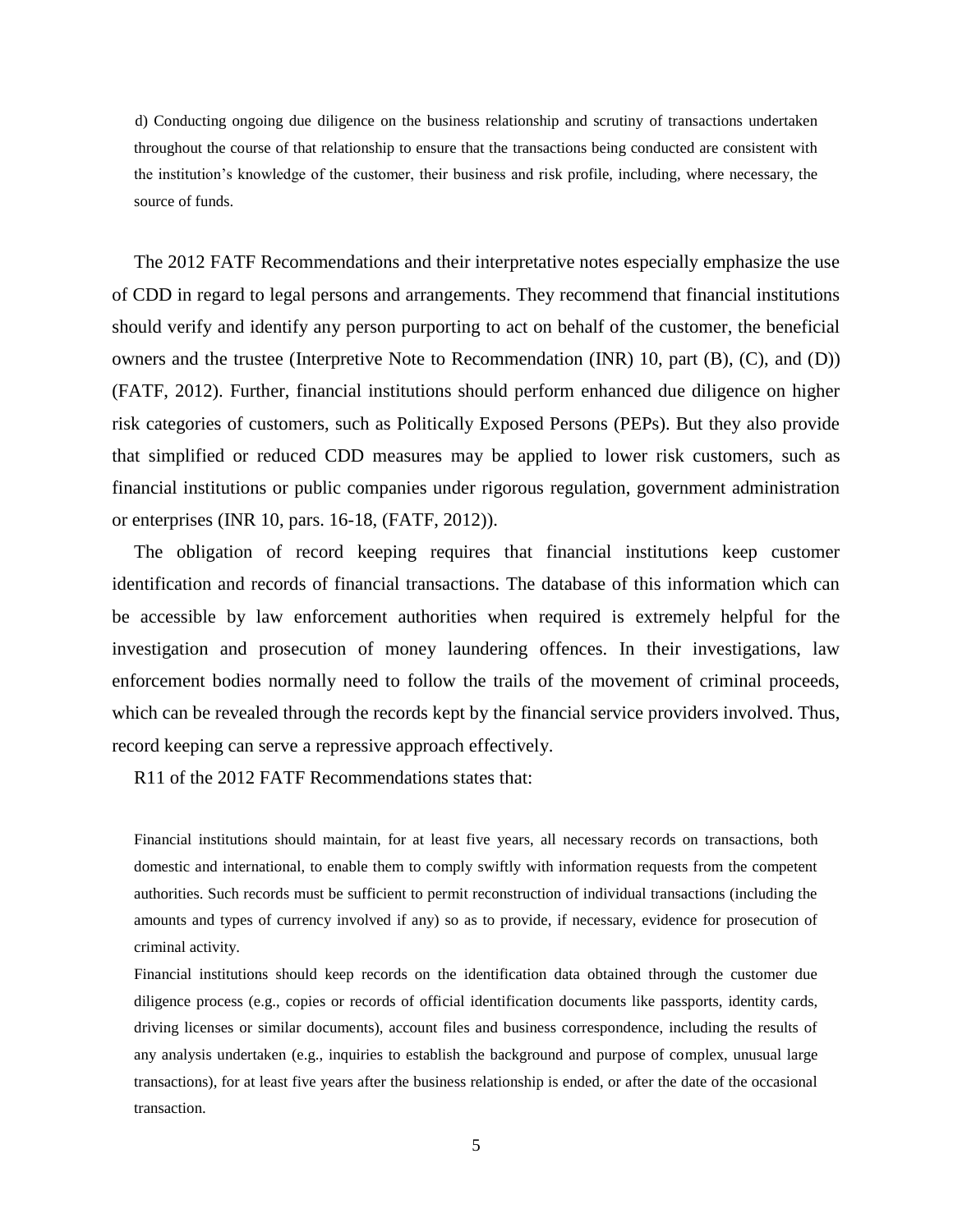Financial institutions should be required by law to maintain records on transactions and information obtained through the CDD measures.

The CDD information and the transaction records should be available to domestic competent authorities upon appropriate authority.

#### *3.2 The Basel Committee on Banking Supervision*

As one of the primary requirements in bank supervision, a comprehensive set of standards of CDD for banks has been developed by the Basel Committee on Banking Supervision that contains four basic elements [\(Basel Committee on Banking Supervision, 2001, pp. 6-14\)](#page-14-2):

1) Customer acceptance policy: This requires banks to develop clear customer acceptance policies and procedures, including a description of the types of customers that are likely to pose a higher than average risk to a bank. Factors, such as customers' background, country of origin, public or high profile position, linked accounts, business activities or other risk indicators should be considered in preparing this policy. More extensive CDD should be required for higher risk customers.

2) Customer identification: Banks should obtain satisfactory information about the identity of a new customer and the purpose of the business relationship. The adequacy of information depends on the type of applicant and anticipated size of accounts. Special requirements of information are required when implementing CDD measures on PEPs and non-face-to-face customers.

3) On-going monitoring of high-risk accounts: Banks should have an understanding of normal and reasonable account activity of their customers so that they can recognize and report suspicious transactions to the competent authorities. This on-going monitoring mainly aims at higher risk accounts.

4) Risk management: The channels for reporting suspicious transactions should be clearly specified for effective communication. The roles of internal audit and employee-training programmes should be emphasized for insuring effective risk management. Bank staff should have an adequate on-going training about CDD procedures. Audit functions should be staffed adequately because internal audit plays an important role in evaluating risk management.

It is noticeable that the very broad definition of "customer" in "Customer Due Diligence for Banks" issued by the Basel Committee in 2001 includes: i) the person or entity that maintains an account with the bank or those on whose behalf an account is maintained (i.e. beneficial owners); ii) the beneficiaries of transactions conducted by professional intermediaries; and iii) any person or entity connected with a financial transaction who can pose a significant reputational risk or other risks (operational, legal and concentration risk) to the bank (Basel [Committee on Banking](#page-14-2)  [Supervision, 2001, p. 6\)](#page-14-2).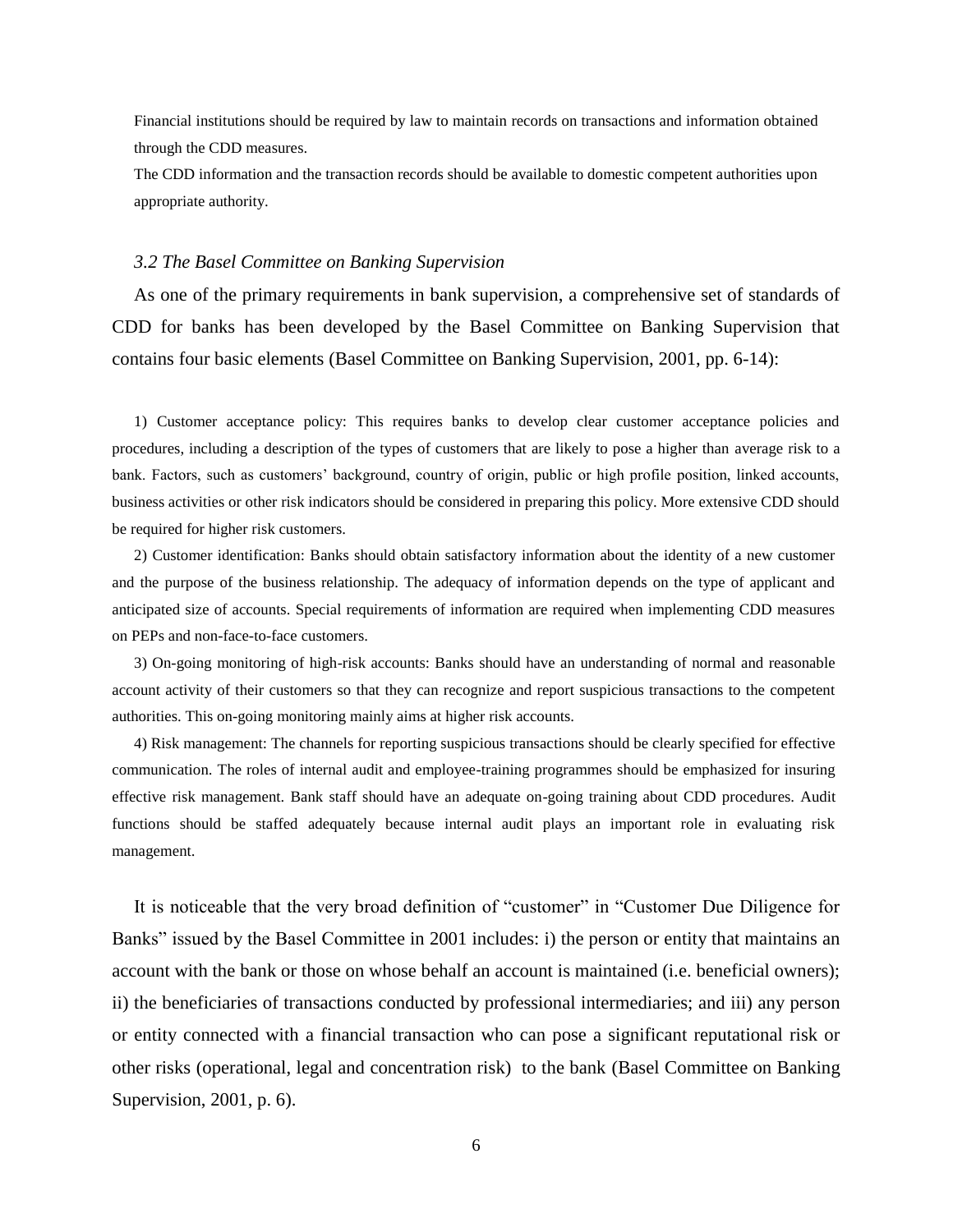Beside the Basel Committee which has focused on CDD standards for the banking system, other international associations of financial regulators have also specifically defined the CDD standards or the CDD process for banks and other kinds of financial institutions consistent with the FATF Recommendations.

In 2000, the Wolfsberg Group published the Wolfsberg Anti-Money Laundering Principles for Private Banking (revised in 2002 and 2012) which contains the essential global AML guidelines for private banking [\(Wolfsberg Group, 2012\)](#page-15-5). It sets out the core guidelines in terms of CDD requirements for the client and the beneficial owner [\(Wolfsberg Group, 2012, pp. 2-3\)](#page-15-5). Additional due diligence is required in some situations, such as business in relation to clients from high-risk countries (which have inadequate AML standards or where there is a high risk of crime and corruption) or business involving public officials.

In 2004, the International Organization of Securities Commission (IOSCO) introduced its Principles on Client Identification and Beneficial Ownership for the Securities Industry, which states that "the CDD process is a key component of securities regulatory requirements intended to achieve the principal objectives of securities regulation, the protection of investors; ensuring that markets are fair, efficient and transparent; and the prevention of the illegal use of the securities industry" [\(IOSCO, 2004, p. 2\)](#page-14-7). The CDD process should be applied by the authorized securities service providers to: identify their clients and beneficial owners; obtain adequate information about their clients' circumstances and investment objectives; and keep records of this information [\(IOSCO, 2004, p. 2\)](#page-14-7). Although the main objectives of this process are to prevent securities fraud and market abuse, the application of the CDD process in the securities industry also contributes to the prevention of the illegal use of the securities industry for the purposes of money laundering and the financing of terrorism [\(IOSCO, 2004, p. 2\)](#page-14-7).

The International Association of Insurance Supervisors (IAIS), in 2003, revised the Insurance Core Principles and Methodology by adding new principles addressing supervisory standards related to Anti-Money Laundering and Combating the Financing of Terrorism (AML/CFT) [\(IAIS, 2003\)](#page-14-8). In 2004, the IAIS issued the Guidance Paper on AML/CFT which contains a specific description of the CDD process as core measures against money laundering and financing terrorism [\(IAIS, 2004, pp. 6-15\)](#page-14-9).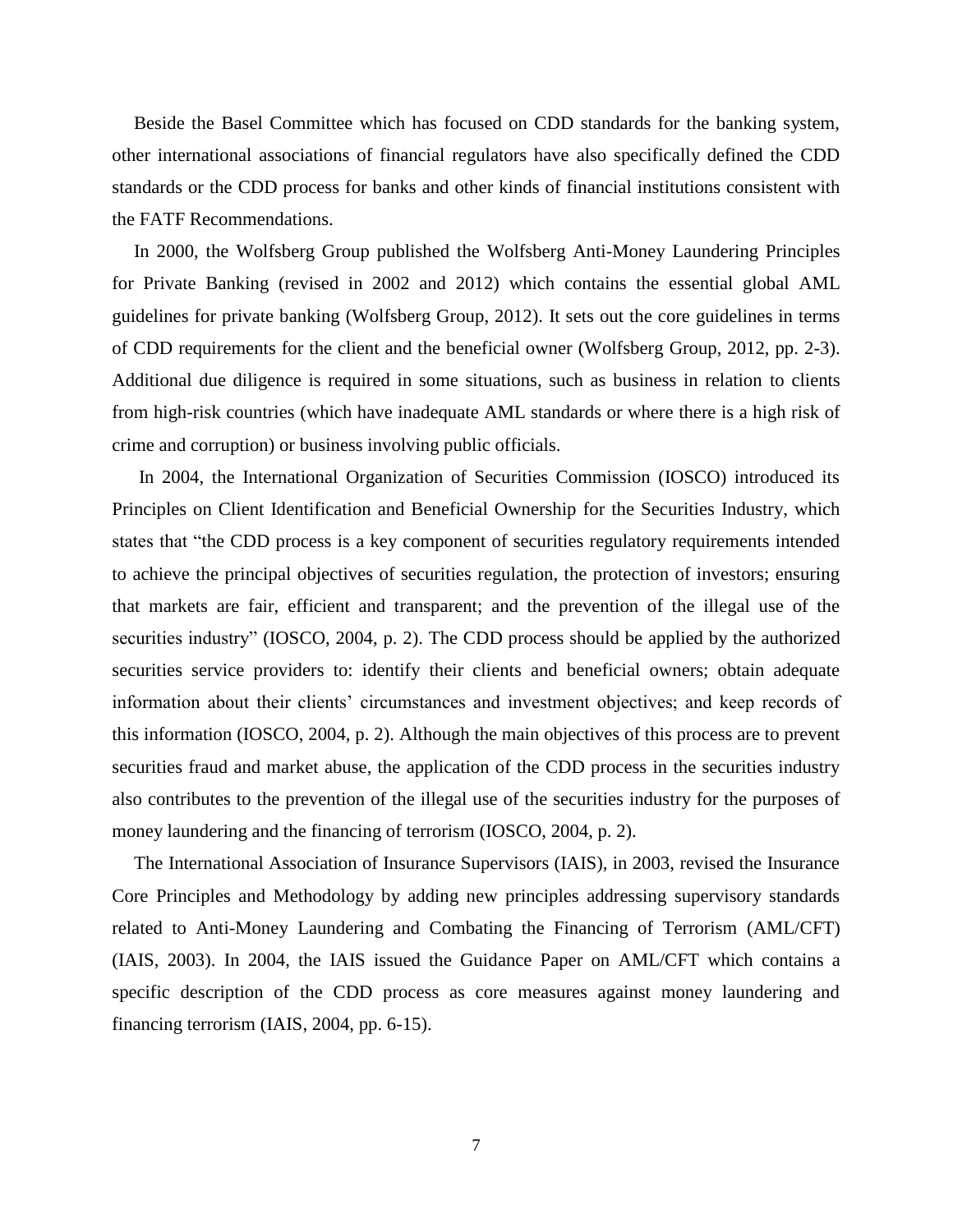# **4. Reporting obligation**

The effectiveness of a national AML system is essentially dependent on whether the relevant competent authorities have adequate information on the funds and financial transactions to which suspicions of money laundering arise. This information usually comes from three main sources [\(Thony, 1996, p. 258\)](#page-15-6): i) mandatory reports provided by persons and institutions covered by law; ii) databases available for access (computer databases for the most part); and iii) information exchanged with other AML authorities. Among these sources, mandatory reporting is a crucial prerequisite for an effective AML strategy for a range of reasons. First, money laundering itself is a crime without direct victims. The information provided by institutions and professions, who are commonly vulnerable to money laundering, is extremely critical to the prevention and investigation of money laundering. Second, money laundering is normally accompanied by the carrying out of financial transactions through financial institutions which maintain certain privacy standards. As a result, law enforcement authorities find it difficult to get information about these transactions. Thus, financial institutions should be subject to the mandatory obligation of reporting suspicious funds or transactions.

Under the reporting obligation, reporting entities are required to analyse the funds and financial transactions involved, then assess whether the funds or transactions raise suspicions. These funds or transactions deemed suspicious must then be reported to the competent authorities. R20 of the 2012 FATF Recommendations reads: "if a financial institution suspects or has reasonable grounds to suspect that funds are the proceeds of a criminal activity, or are related to terrorist financing, it should be required, directly by law or regulation, to report promptly its suspicions to the financial intelligence unit (FIU)".

The Wolfsberg Group, in their Wolfsberg AML Principles on Private Banking, refers to "unusual or suspicious transactions" undertaken in the banking system that may include [\(Wolfsberg Group, 2012, p. 6\)](#page-15-5):

- 2) Cash transactions over a certain amount; and
- 3) Pass-through/in-and-out-transactions.

<sup>1)</sup> Account transactions or other activities which are not consistent with the due diligence file;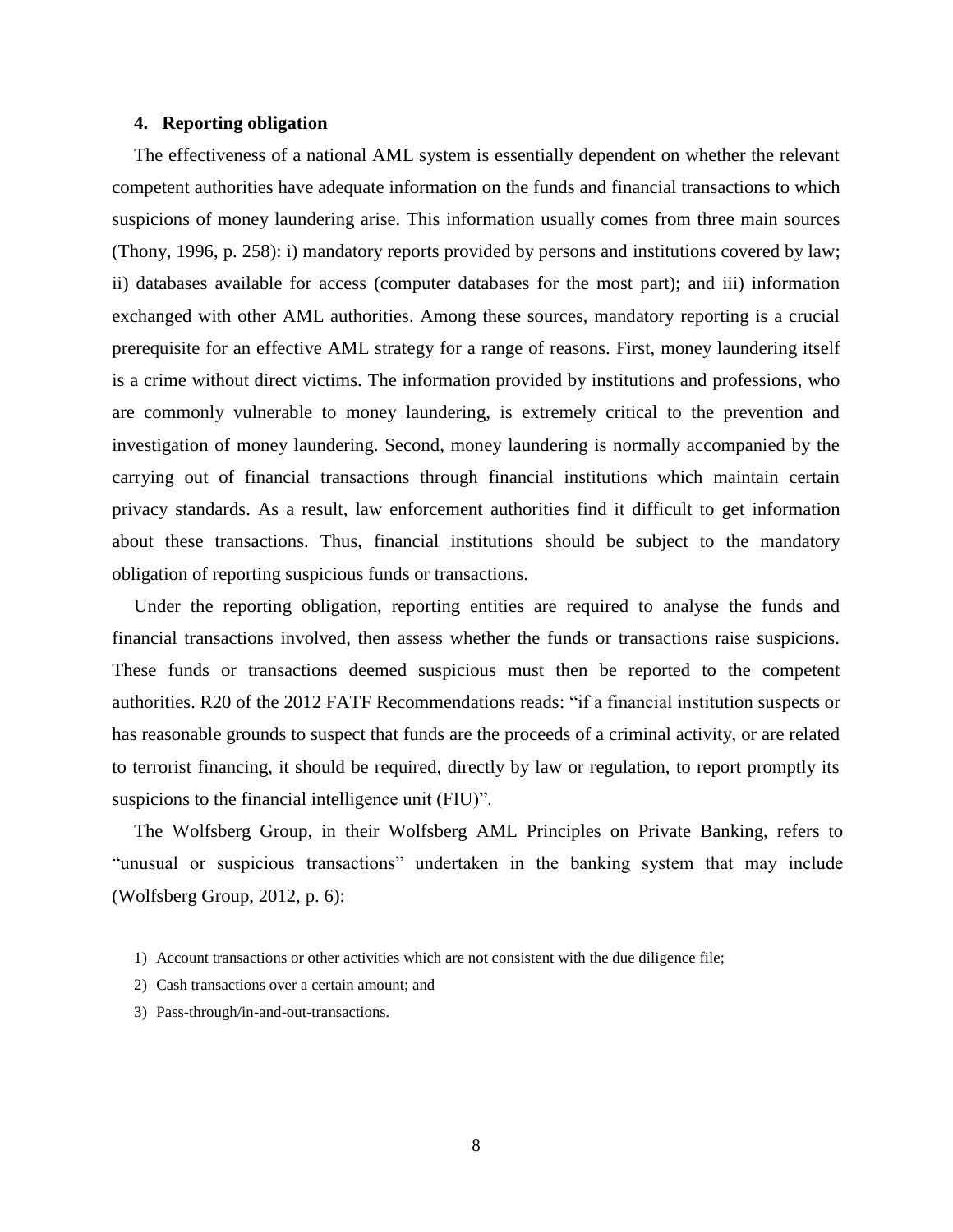It should be stressed that there is no international consensus on the criteria for identifying suspicious transactions. The international instruments leave room for States to set out their own criteria for identifying suspicious transactions.

The onerous burden has been imposed on financial institutions of judging whether the nature of transaction raises suspicions. However, there is a risk of missing certain suspicious money laundering transactions because financial institutions may lack the capacity or expertise to analyse the suspicious funds or transactions.

In fact, the determination of suspicious transactions can be based upon the customer profile obtained through the CDD process. It means the obligation of reporting suspicious transactions can be a part of the extended requirement of CDD in some situations [\(Stessens, 2000, p. 162\)](#page-15-7) The obligation of applying an enhanced CDD process in certain circumstances takes precedence over the obligation of reporting suspicious transactions.

# **5. The Impact of the preventive measures on financial privacy**

The implementation of the preventive measures on financial service providers has raised controversial arguments about the risk of interference with financial privacy. Under the obligation of record keeping provided for in R11 of the 2012 FATF Recommendations [\(FATF,](#page-14-6)  [2012\)](#page-14-6), the identification data and transaction records should be available to domestic competent authorities upon appropriate authority. The reporting obligation may conflict with the desire for financial privacy. The interactions between the obligations to take preventive measures and bank secrecy (a notable form of financial privacy) will be addressed in detail below.

## *5.1 Concept and justifications for banking secrecy*

Although banking secrecy appears to have a long historical development closely associated with the history of banking, modern banking secrecy actually evolved after World War I [\(Chambost, 1983, pp. 3-8\)](#page-14-10). It was not legally recognized in the form of banking secrecy law until the 1930s. The first banking secrecy law was enacted in Switzerland in 1934, but since then it has flourished in many other States around the world [\(Chambost, 1983, pp. 5-6;](#page-14-10) [Gagnon, 1990\)](#page-14-11). Whilst the meaning of banking secrecy has been widely understood as the principle of confidentiality in financial transactions, there is no comprehensive concept or description of the term "banking secrecy" at the international level [\(Ping, 2004, p. 376\)](#page-15-8). In general, banking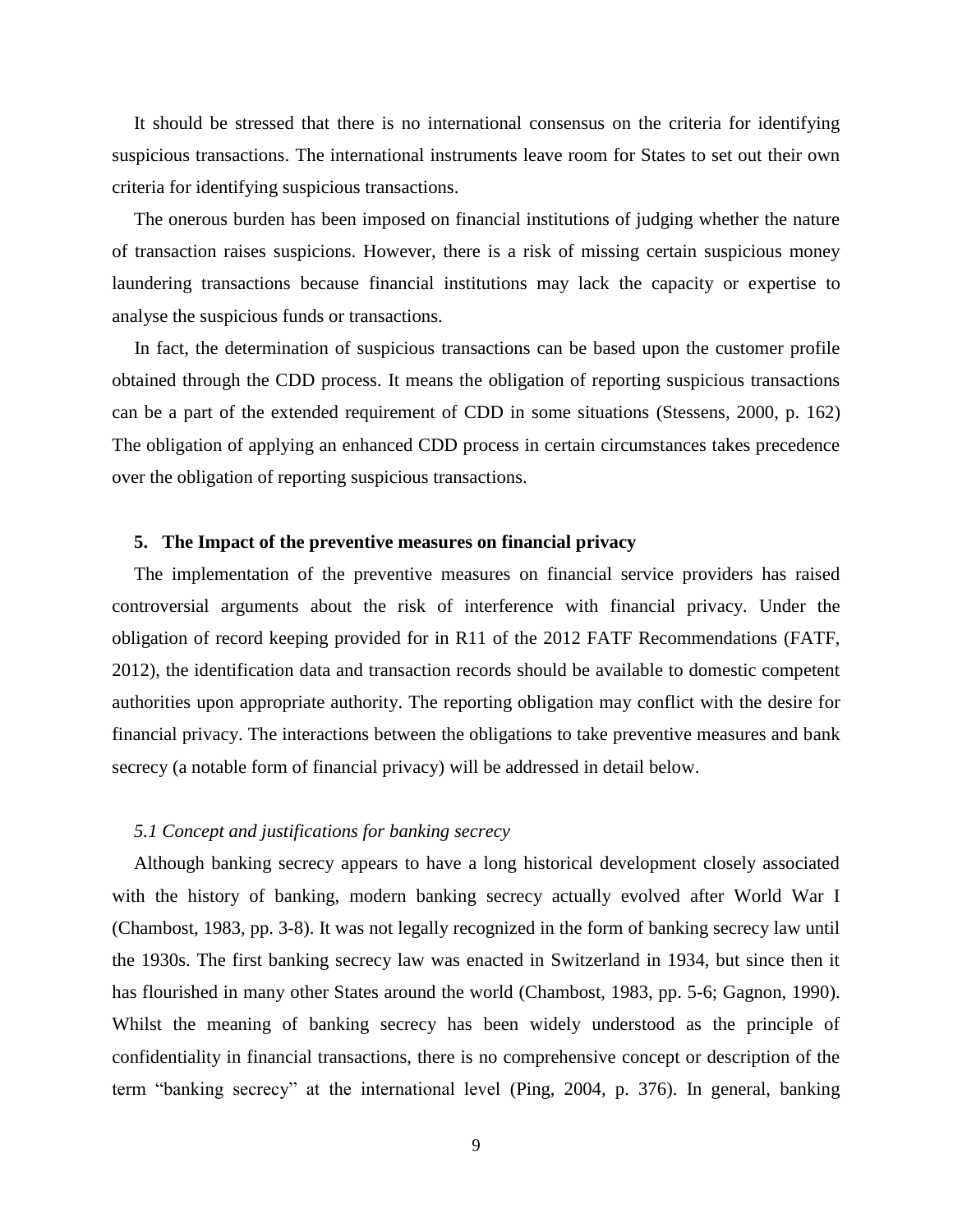secrecy law protects a range of aspects of the relationship between bankers and their customer that are expressed in two main rules [\(Ping, 2004, p. 376\)](#page-15-8): i) the banker shall not disclose the customer's financial information to interested parties, leaving aside a number of exceptions; and ii) the customer's financial information shall be protected legally from the intrusion of other parties.

Most States recognize and adopt some forms of banking secrecy based on a number of justifications [\(Chambost, 1983, pp. 91-259\)](#page-14-10). The justifications vary from State to State, and thus, have resulted in a variety of legal bases for protecting banking secrecy at different levels of stringency. The justifications for banking secrecy derive from both the interest of the bank and its customers [\(Chambost, 1983, pp. 9-26\)](#page-14-10). It should be recognized that although in certain States, banking secrecy is reinforced by statute and even protected by criminal sanction, it is not a part of universally accepted civil liberties or human rights [\(Moscarino, 1997, p. 177\)](#page-14-12). According to English law, the banker-customer relationship is a contractual obligation, not an inalienable right (Ellinger *et al.*[, 2006, pp. 117-21\)](#page-14-13). Similarly, under German banking law, the foundation of the banker-customer relationship is dependent on a "general banking contract" [\(Mitsilegas, 2003, p.](#page-14-14)  [127\)](#page-14-14).

Most individuals want to prevent their financial information from being accessible by other interested parties. The demand for financial secrecy arises from the personal, business, political, fiscal or criminal motivations [\(Walter, 1990, pp. 1-4\)](#page-15-9). In a cashless society, where most financial transactions are conducted through the banking system, banking records can directly reflect many aspects of a customer's affairs that he/she wants to keep secret. For instance, the financial records of a person can reflect his lifestyle, financial situation, or even every physical movement. Thus, organized criminals or political tyrants consider banking secrecy as a shield to hide and secure their assets. Money launderers rely on banking secrecy as a crucial tool facilitating their criminal activities. In addition, people possessing substantial wealth are often targets for criminals. Hence, these people often seek the skilled banking systems that provide strict banking secrecy. In response to the customer's demand for financial secrecy, divergent national and international bankers have offered banking secrecy as a kind of product. They compete with one another in terms of quality or cost of this type of product. Further, desirable banking systems are usually located in countries renowned for their political, social, economic and monetary stability.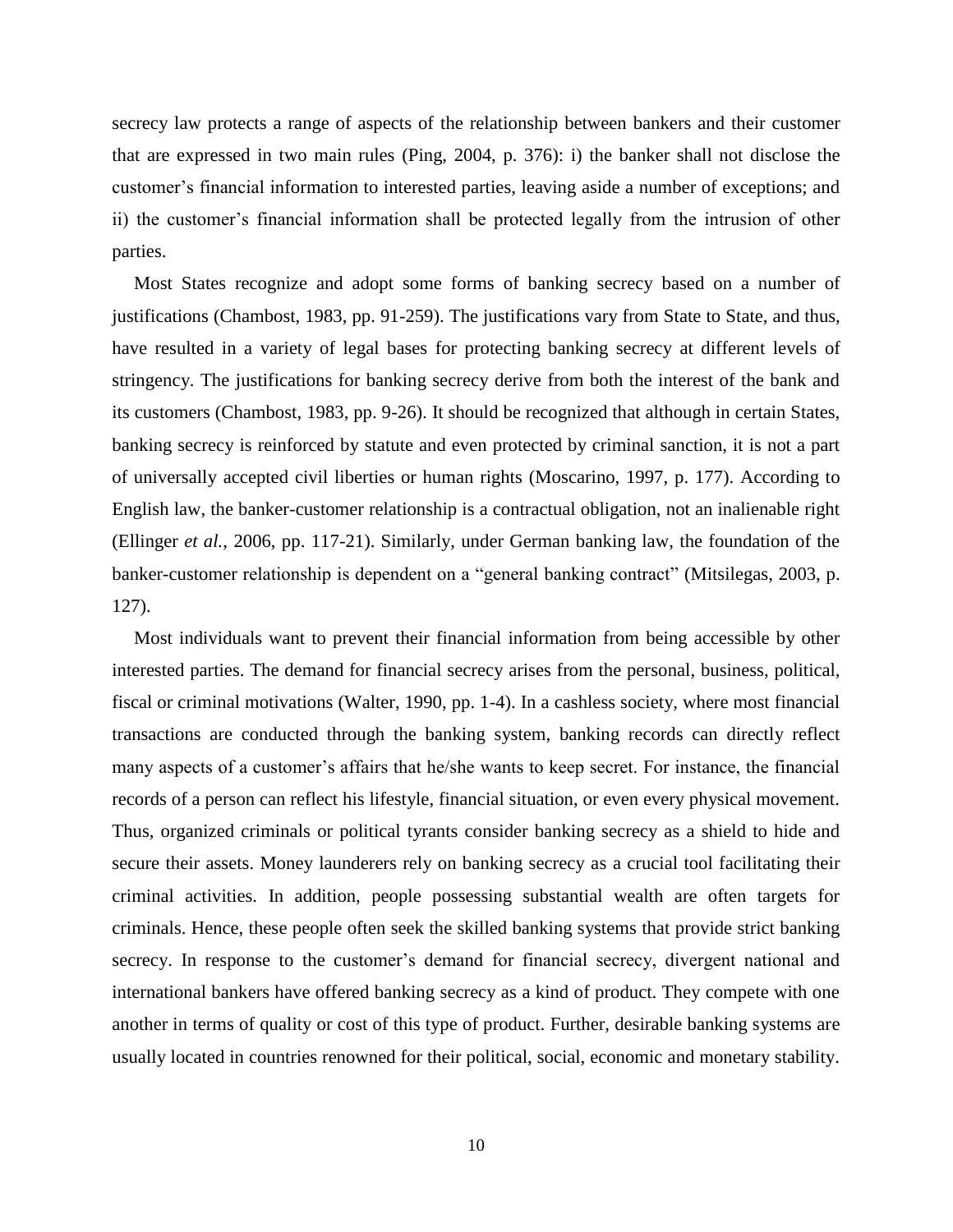This explains why some countries, e.g., Switzerland, Luxembourg or Hong Kong are known as "banking secrecy havens" [\(Chambost, 1983, pp. 145-250\)](#page-14-10).

A number of countries have enacted strict banking secrecy laws with the aim of supporting their banking industries as well as their economies. Stringent banking secrecy has been used to attract foreign funds and to profit from the management of these funds [\(Moscarino, 1997, p.](#page-14-12)  [184\)](#page-14-12). Some of these countries are located in the Caribbean and South Atlantic close to unstable Latin American governments and drug producing countries. They include Antigua, the Bahamas, Bermuda, the Cayman Islands, Montserrat, the Netherlands Antilles, and Panama. Their geographical proximity and their stringent banking secrecy make them desirable destinations for capital flight and the proceeds of crime [\(Walter, 1990, pp. 210-21\)](#page-15-9). In these countries, the banking secrecy law is an essential legal instrument of the banking industry which is a major contributor to their economies. However, these "banking secrecy havens" appear to make transnational money laundering more rampant and serious [\(Young, 2013, p. 161\)](#page-15-10).

# *5.2 The instruments of banking secrecy*

States choose different instruments to enforce banking secrecy. The most basic level of banking secrecy is achieved through a direct instrument, such as some type of deposit account: a "classic named account", "numbered account" or account under a false name [\(Chambost, 1983,](#page-14-10)  [pp. 39-67\)](#page-14-10).

A "classic named account" allows withdrawal over the counter. A customer who wants to open this type of account normally has to provide his/her personal details, such as name, address, and a sample signature for the bank. The sample signature allows the cashier to recognize the customer when withdrawing cash over the counter.

A "numbered account" or account held under a false name is an account where the holder is denoted for general purposes by a number or code, or sometimes a pseudonym. The identity and other personal details of the customer are known only to a limited number of bank staff members who are responsible for the relationship with the customer. Others, who process the transactions for the bank account, only know the number, code or pseudonym. A "numbered account" is a well-known direct instrument of banking secrecy protecting the customers from unauthorised disclosure. It was an essential banking secrecy instrument in the Swiss banking system from the 1950s [\(Chaikin, 2005, pp. 101-02\)](#page-14-15). Nonetheless, under pressure from the international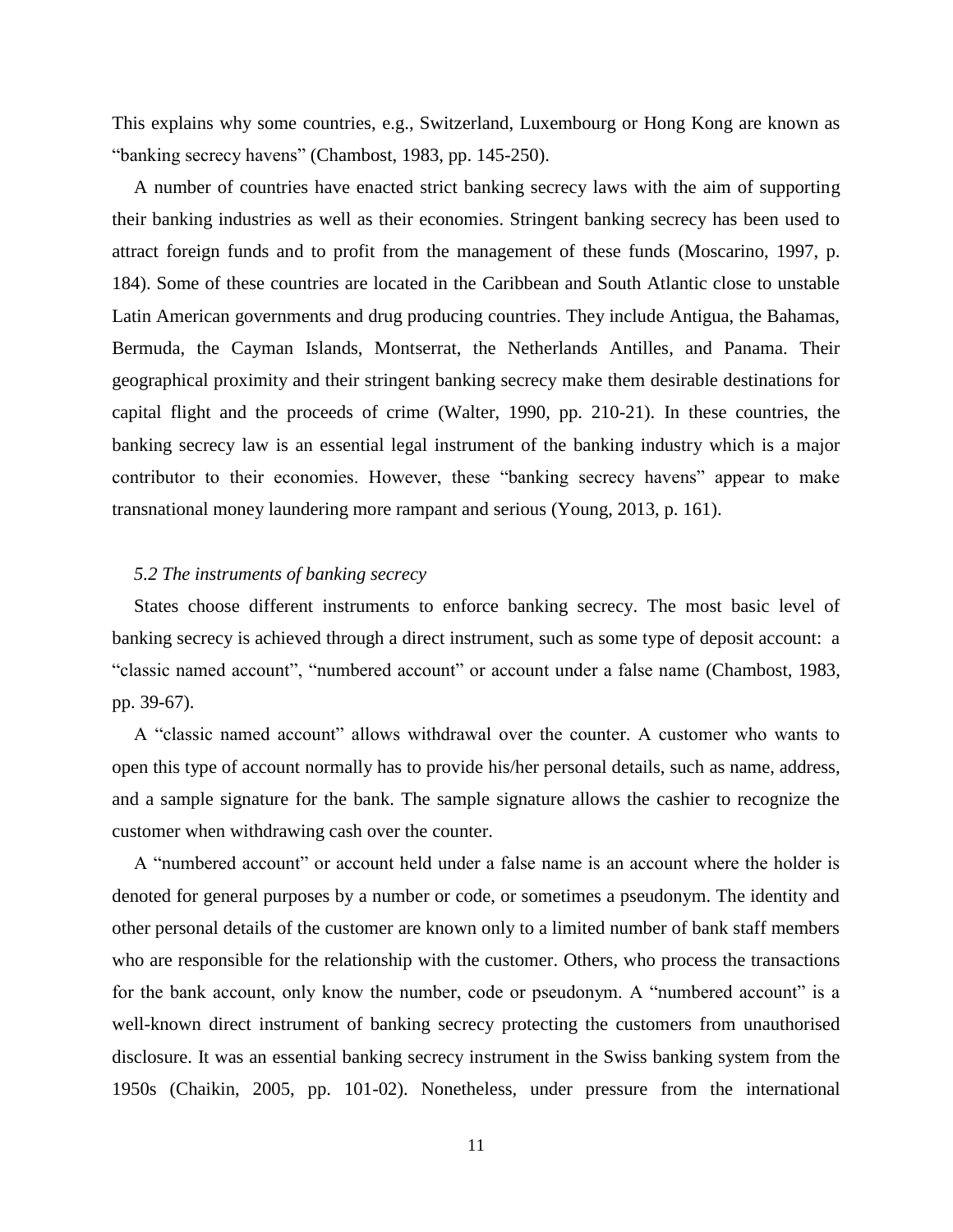community, in 2003 Switzerland introduced its new Money Laundering Law which forces Swiss banks to reveal the name of customers when transferring money abroad. Though the numbered account has not disappeared entirely, customers are no longer able to hide their identity when making transactions abroad.

The indirect instruments of banking secrecy include "shell companies" or "offshore captive banks" [\(Chambost, 1983, pp. 58-75\)](#page-14-10). "Shell companies" or anonymous corporations are nonpublicly traded corporations, limited liability companies and other business entities (e.g., trusts) that have no physical presence other than a mailing address and generate little or no independent economic value. A financial institution may provide financial services for these entities, such as internet banking or currency exchange [\(Sharman, 2010, pp. 130-32\)](#page-15-11). "Shell companies" may serve legitimate commercial purposes, such as: holding stock or intangible business assets, facilitating domestic and cross-border currency and asset transfers, and facilitating corporate mergers [\(Floros and Sapp, 2011, pp. 851-52\)](#page-14-16). These companies are easy and inexpensive to set up and operate; beneficial ownership is securely anonymous, and transaction details can be concealed from regulatory and law enforcement agencies. Thus, this kind of company has been seen as a big business, and States compete at offering more secure anonymity along with other benefits in incorporation services. In the US, the United Kingdom (UK) and other States with lax incorporation requirements, "shell companies" are freely available to anyone with an internet connection and some money [\(Sharman, 2010, pp. 130-32\)](#page-15-11). However, "shell companies" can aid criminals by providing the appearance of legitimacy and access to the national and international financial system through their bank accounts. "Shell companies" may be formed and then open corporate bank accounts for illegal purposes. The transactions processed through the corporate accounts of such a "shell company" are effectively untraceable and are thus very useful for the purpose of concealing criminal proceeds [\(Sharman, 2010, pp. 127-30\)](#page-15-11). The US has recently paid more attention to the problems of "shell companies" as part of their on-going AML and combating terrorist financing initiatives. Financial Crimes Enforcement Network (FinCEN) of the US, stated that "lack of transparency in the formation and operation of shell companies may be a desired characteristic for certain legitimate business activity, but it is also a vulnerability that allows these companies to disguise their ownership and purpose" [\(FinCEN, 2006, p. 1\)](#page-14-17). Furthermore, the problems of "shell companies" have been widely identified in various reports and research projects on combating some transnational crimes, such as: drug trafficking-related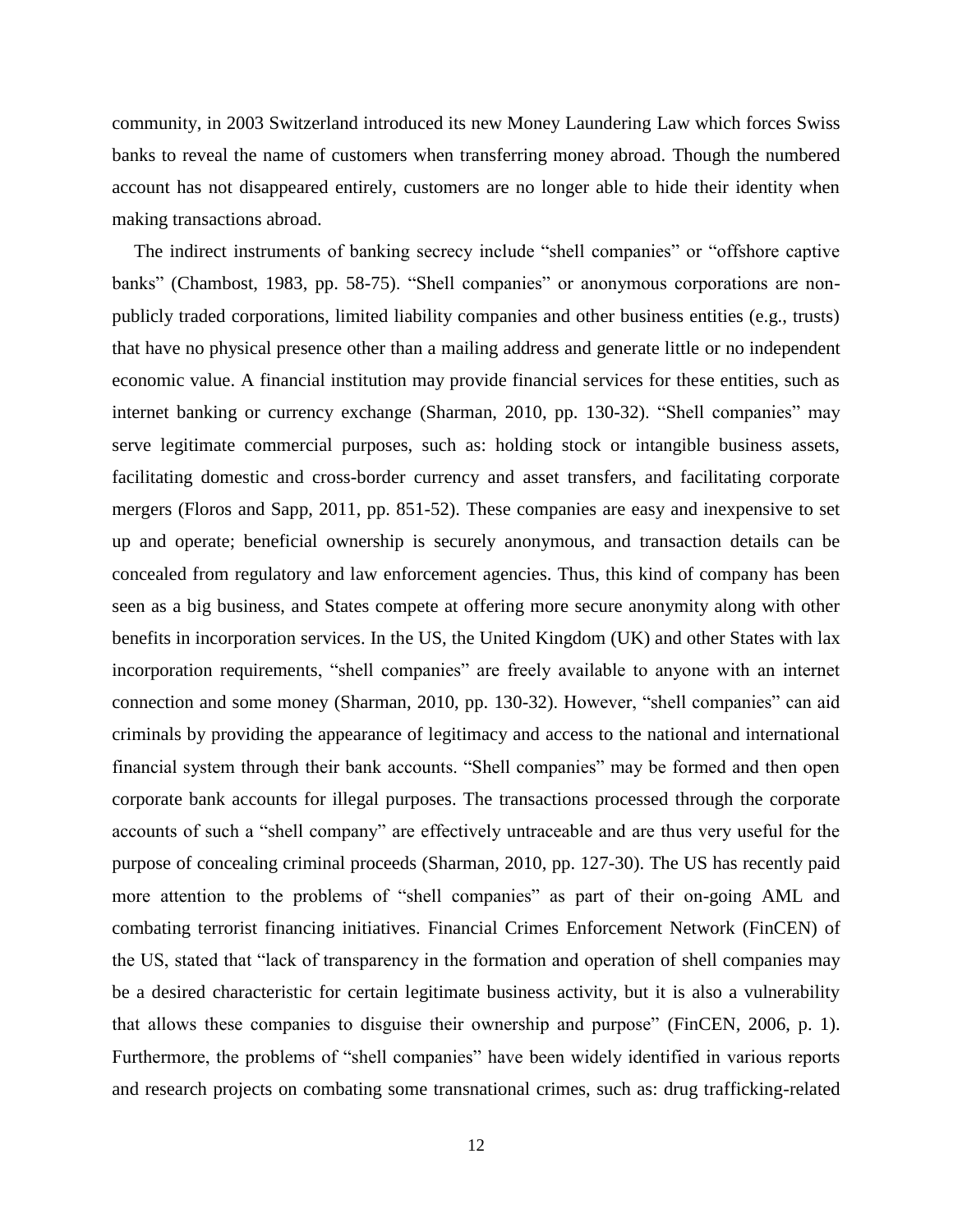crimes, terrorism, money laundering, corruption, or tax evasion [\(Sharman, 2010, p. 129\)](#page-15-11). As a result, a number of international legal instruments have obliged financial institutions that the beneficial ownership of legal persons and legal arrangement must be ascertained (R10, 22, 24 and 25 of the 2012 FATF Recommendations).

Another indirect instrument of banking secrecy is "captive bank", which is a bank that exists purely for the benefit of one natural or legal person or a group of people [\(Walter, 1990, pp. 43-](#page-15-9) [44\)](#page-15-9). Traditionally, it is the wholly of partially owned subsidiary of a company. For example, A, B and C are companies that belong to Mr X who also controls captive bank D. Bank D is established primarily to fulfil the financial requirements of Mr X's companies. It generally offers all basic banking services (e.g., safe-keeping of deposits). In some cases, it may provide additional services, for example merchant banking. To maximize profits, captive banks are usually offshore banks located in "tax havens". An offshore "captive bank", which is resident in a "tax haven", may enjoy various benefits [\(Walter, 1990, pp. 43-44\)](#page-15-9), such as lax tax liability and greater privacy resulting from the stringent banking secrecy laws in the country of location. This kind of bank obviously provides a useful tool for money launderers.

## *5.3 Preventive measures challenging banking secrecy*

Because banking secrecy has been exploited as an effective tool to secure the proceeds of crime, in most jurisdictions there are certain compulsory circumstances in which banking secrecy is lifted or relaxed to serve the fight against crime. The information disclosed by the banks and used by competent authorities is very important in protecting the bankers as well as in AML. Lifting banking secrecy under certain circumstances has also been embodied in a number of international legal instruments with the aim of cooperating in the fight against transnational crime (e.g., article 5(3) of the United Nations Convention against Illicit Traffic in Narcotic Drugs and Psychotropic Substances [\(UN, 1988\)](#page-15-12); and R10 of the 2012 FATF Recommendations).

Under the international AML regime, national banking systems cultivating a tradition of stringent banking secrecy now have to harmonize with the new international standard of banking secrecy. The preventive measures, especially the reporting obligation, raise controversial questions whether there are conflicts between this obligation and the demand of banking secrecy, and whether this obligation has negative effects on the commercial interests of bankers [\(Ping,](#page-15-8)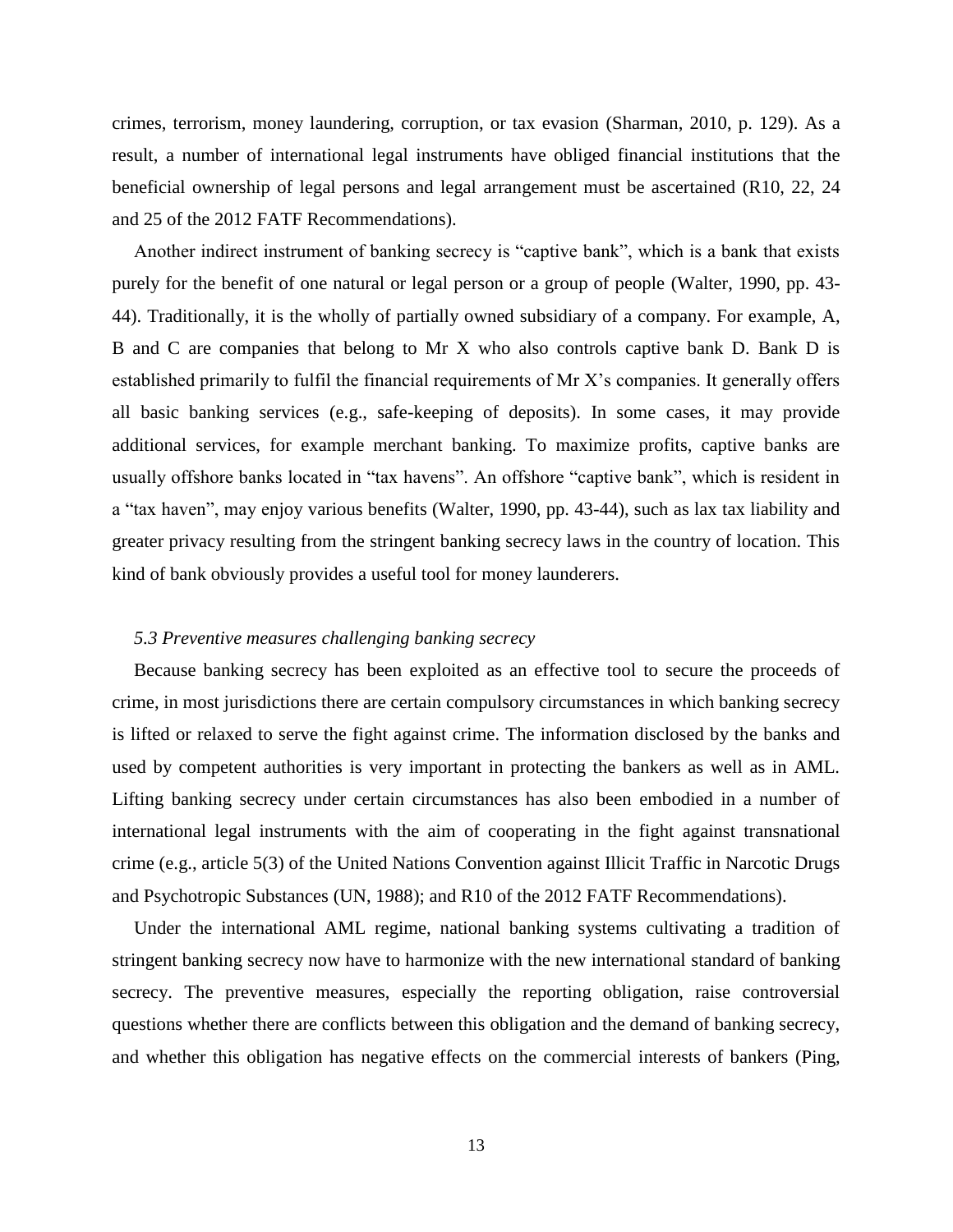[2004, p. 380\)](#page-15-8). The answers to these questions will depend on what the reported information is about, who it concerns, and what it will be used for.

It is noteworthy that the objectives of the preventive measures taken by banks not only serve the AML initiatives but also protect the banks from reputational damage, loss of public confidence or other damages resulting from being used for criminal purposes. Thus, banks should implement the preventive measures in compliance with international standards in order to protect themselves from the harms of money laundering. Further, the adequate implementation of the preventive measures has been seen as a market tool to guarantee the stability and health of banks in the global financial market [\(Verhage, 2008, p. 10\)](#page-15-13).

However, bankers should not have to lift banking secrecy in unreasonable situations. For example, the lack of the appropriate standards of suspicious transactions may result in unreasonable reports being made to law enforcement agencies. These reports may affect the interests of the banker and its customers because of the financial information disclosed. The extent to which banking secrecy is relaxed depends on the balance between the interests of law enforcement and bankers. For instance, absolute banking secrecy should not exist when there is a criminal threat to the banking system; or when the higher interest of the public or State such as in case of fighting against crime is involved. Nevertheless, in practice, it is difficult to find the right balance between the two potentially competing interests [\(Ping, 2004, p. 380\)](#page-15-8).

#### **6. Conclusion**

In brief, ensuring the adequate implementation of the preventive measures is highly important for financial institutions to be secure from money laundering. Nonetheless, the enforcement of these measures is becoming much more intrusive into financial privacy which are themselves strongly justified by legitimate and undisputed rationales. This leads to tension and potential conflicts of interests between law enforcement authorities and financial service providers, between the protection of privacy rights and the objectives of the preventive measures. In practice, financial privacy should be weighted fairly against the objectives of preventive measures in AML. In addition, financial institutions should be equipped with sufficient means and capacity for effective customer identification to prevent the risk of becoming involved unknowingly in money laundering.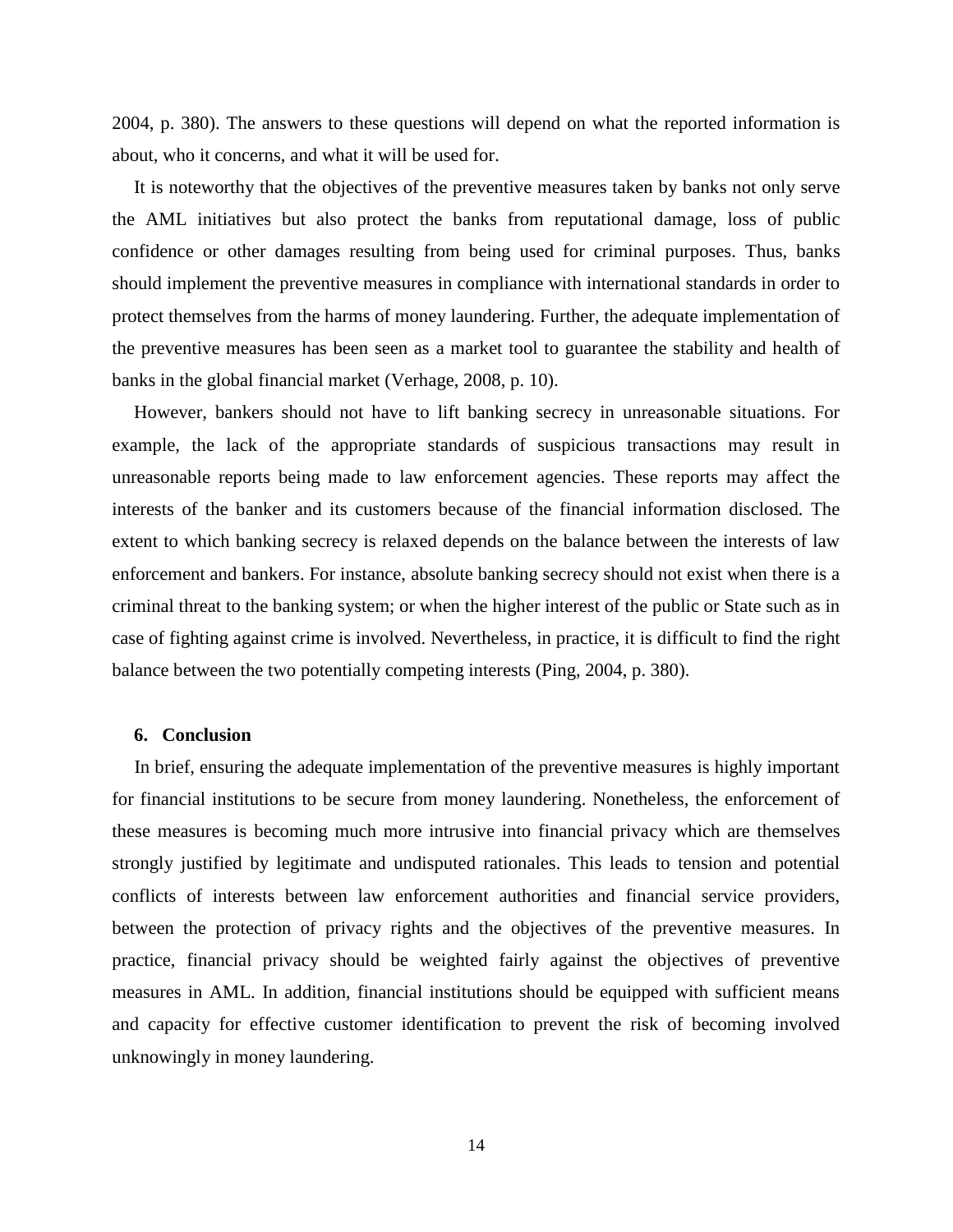## **References**

- <span id="page-14-3"></span>Basel Committee on Banking Supervision (1988), "Prevention of Criminal Use of the Banking System for the Purpose of Money Laundering ", available at: <http://www.bis.org/publ/bcbsc137.pdf> (accessed 20 January 2017).
- <span id="page-14-2"></span>Basel Committee on Banking Supervision (2001), "Customer Due Diligence for Banks", available at: <http://www.bis.org/publ/bcbs85.pdf> (accessed 21 January 2017).
- <span id="page-14-15"></span>Chaikin, D. (2005), "Policy and Fiscal Effect of Swiss Bank Secrecy", *Revenue Law Journal,* Vol. 15, No. 1, p. 21.
- <span id="page-14-10"></span>Chambost, E. (1983), *Bank Accounts: A World Guide to Confidentiality* John Wiley & Sons.
- <span id="page-14-13"></span>Ellinger, E.P., Lomnicka, E. and Hooley, R. (2006), *Ellinger's Modern banking law* 4th edn, Oxford University Press.
- <span id="page-14-4"></span>FATF (1990), "The Forty Recommendations of the FATF", available at: [http://www.fatf](http://www.fatf-gafi.org/media/fatf/documents/recommendations/pdfs/FATF%20Recommendations%201990.pdf)[gafi.org/media/fatf/documents/recommendations/pdfs/FATF%20Recommendations%201990.p](http://www.fatf-gafi.org/media/fatf/documents/recommendations/pdfs/FATF%20Recommendations%201990.pdf) [df](http://www.fatf-gafi.org/media/fatf/documents/recommendations/pdfs/FATF%20Recommendations%201990.pdf) (accessed 24 January 2017).
- <span id="page-14-6"></span>FATF (2012), "International Standards on Combating Money Laundering and the Financing of Terrorism & Proliferation - the FATF Recommendations", available at: [http://www.fatf](http://www.fatf-gafi.org/media/fatf/documents/recommendations/pdfs/FATF_Recommendations.pdf)[gafi.org/media/fatf/documents/recommendations/pdfs/FATF\\_Recommendations.pdf](http://www.fatf-gafi.org/media/fatf/documents/recommendations/pdfs/FATF_Recommendations.pdf) (accessed 3 January 2017).
- <span id="page-14-17"></span>FinCEN (2006), "Potential Money Laundering Risks Related to Shell Companies ", available at: [http://www.fincen.gov/statutes\\_regs/guidance/pdf/AdvisoryOnShells\\_FINAL.pdf](http://www.fincen.gov/statutes_regs/guidance/pdf/AdvisoryOnShells_FINAL.pdf) (accessed 20 January 2017).
- <span id="page-14-16"></span>Floros, I.V. and Sapp, T.R.A. (2011), "Shell games: On the value of shell companies", *Journal of Corporate Finance,* Vol. 17, No. 4.
- <span id="page-14-11"></span>Gagnon, R. (1990), "International Banking Secrecy: Developments in Europe Prompt New Approaches", *Vanderbilt Journal of Transnational Law,* Vol. 23.
- <span id="page-14-1"></span>Grant, T.D. (1995), "Toward a Swiss Solution for an American Problem: An Alternative Approach for Banks in the War on Drugs", *Annual Review of Banking Law* No. 14.
- <span id="page-14-8"></span>IAIS (2003), "Insurance Core Principle and Methodology ", available at: http://www.iaisweb.org/ temp/Insurance core principles and methodology.pdf (accessed 22 January 2017).
- <span id="page-14-9"></span>IAIS (2004), "Guidance Paper on Anti-Money Laundering and Combating the Financing of Terrorism", available at:

http://www.iaisweb.org/ temp/Guidance paper on anti\_money\_laundering\_and\_combating the financing of terrorism.pdf (accessed 25 January 2017).

- <span id="page-14-7"></span>IOSCO (2004), "Principles on Client Identification and Beneficial Ownership for the Securities Industry ", available at: [http://www.cnmv.es/publicaciones/IOSCO\\_seguridad.pdf](http://www.cnmv.es/publicaciones/IOSCO_seguridad.pdf) (accessed 25 January 2017).
- <span id="page-14-5"></span>Koker, L.d. (2006), "Money Laundering Control and Suppression of Financing of Terrorism: Some Thoughts on the Impact of Customer Due Diligence Measures on Financial Exclusion", *Journal of Financial Crime* Vol. 13, No. 1.
- <span id="page-14-14"></span>Mitsilegas, V. (2003), *Money Laundering Counter-Measures in the European Union: A New Paradigm of Security Governance Versus Fundamental Legal Principles* Kluwer Law International.
- <span id="page-14-12"></span>Moscarino, G.J. (1997), "Beating the Shell Game: Bank Secrecy Laws and Their Impact on Civil Recovery in International Fraud Actions", *Company Lawyer,* Vol. 18, No. 6.
- <span id="page-14-0"></span>Mulligan, D. (1998), "Know Your Customer Regulations and the International Banking System: Towards a General Self-Regulatory Regime", *Fordham international law journal,* Vol. 22.